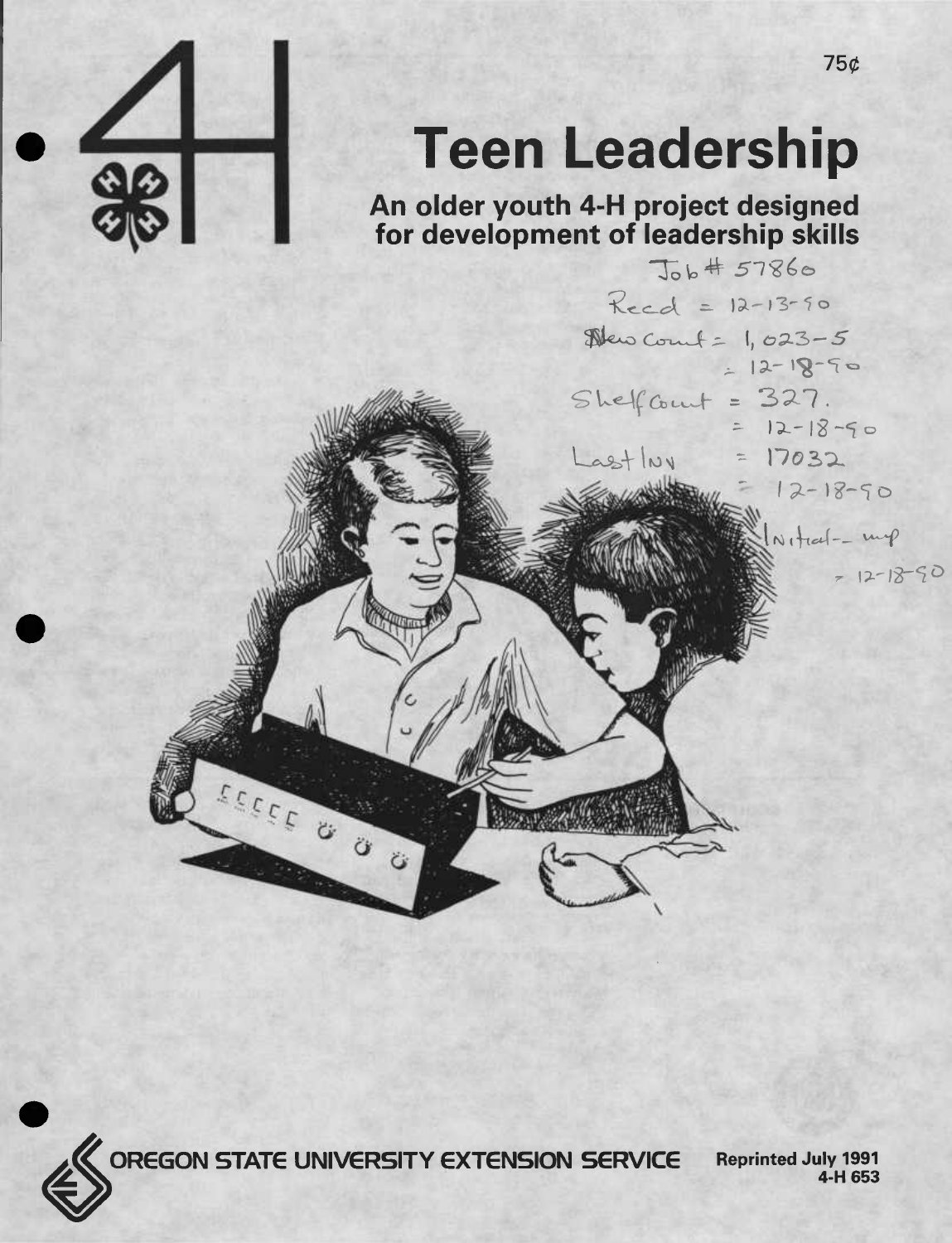**Teen Leadership** <sup>A</sup> Teen Leader has completed the 9th grade and is interested in organizing, planning for, and teaching younger youth in a 4-H Club.

> Being a Teen Leader is what you make of it. It can be not only fun, but a learning experience. It can give you motivation for learning and an opportunity for skill development. And, it can build your self-confidence.

As a Teen Leader you will have the opportunity to:

- $\blacksquare$  Recruit 4-H members.
- **Organize and serve as a leader** of a 4-H Club.
- **Plan learning experiences for** 4-H members.
- Share skills and knowledge with younger children.
- Create a desirable learning atmosphere.



# **Teen Leadership Project**

The 4-H Teen Leadership Project offers young people an opportunity to develop skills and abilities through practice of leadership under the guidance of an adult advisor, working in the club environment.

As a Teen Leader you'll concentrate on developing your abilities to work with individuals in various ways and situations, helping young members, cooperating with adult leaders, and

- Help each member grow and develop within his or her readiness and capability for learning.
- Share in the responses of boys and girls as they react to the personal attention of your leadership.
- Gain valuable teaching and leadership experience.
- Gain knowledge and confidence from your association with an adult advisor.
- Attend 4-H leader meetings as appropriate.
- Participate in older 4-H member activities, events, and awards programs for which you qualify.
- Plan older 4-H member activities, events, and awards programs.

To be a Teen Leader you must have completed at least the 9th grade. You may or may not have had previous 4-H experience. You need to have time to consult with an adult advisor, attend training meetings, prepare for and supervise club meetings, and, as needed, assist individual members.

You must be approved for Teen Leadership by the Teen Leader advisor, community coordinator, or county Extension agent.

beginning to get acquainted with parents. Working with others requires recognition of what individuals know, what they are able to do, and what is important to them. You need to understand some key principles that help to explain people's behavior, then you'll learn to apply these principles to your own actions as a basis for understanding the actions of others.

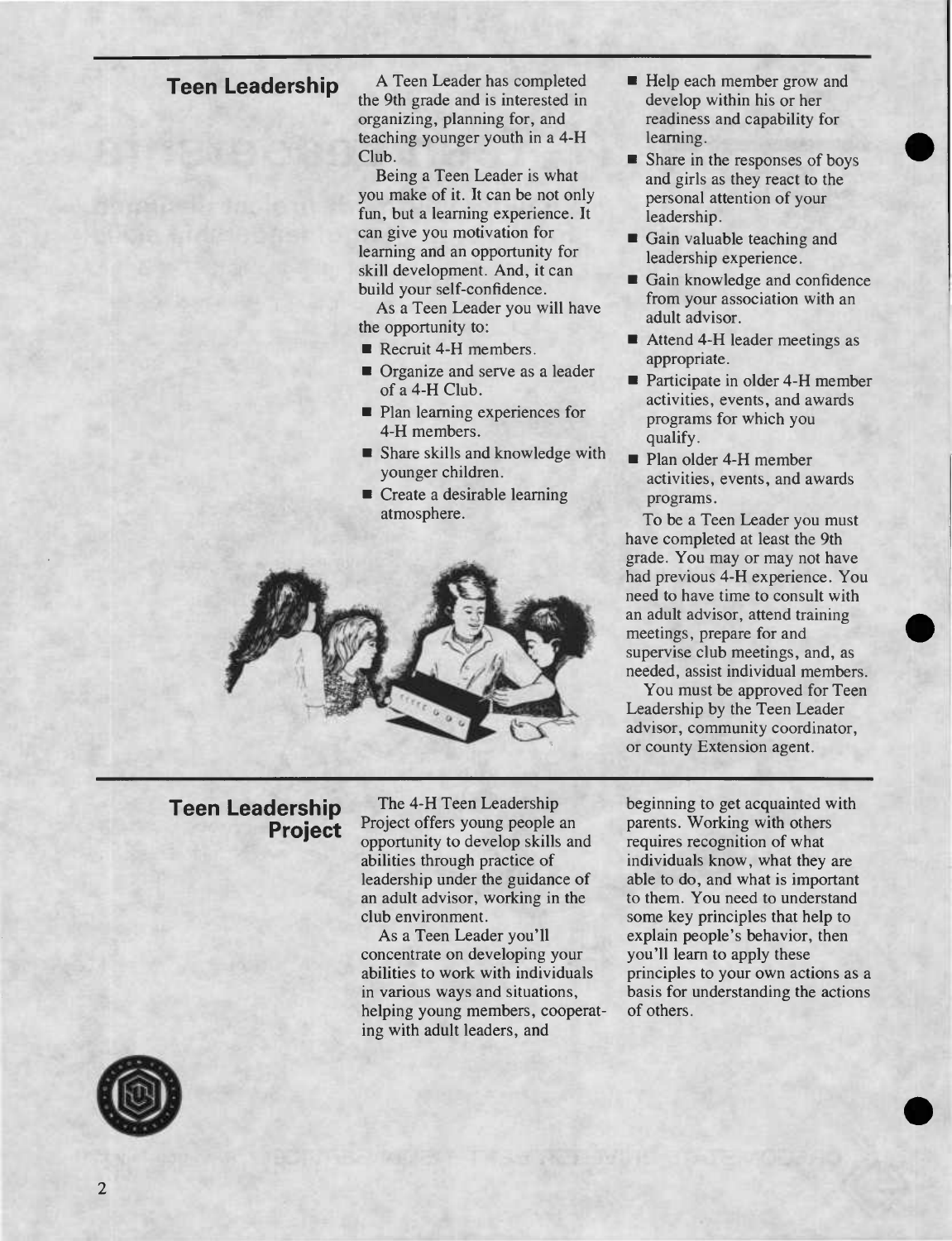#### **Understanding Yourself**

How well do you know the teenager you see in the mirror each morning? You are the most fascinating subject there is for you to study! Understanding yourself is the first step toward understanding others. To help you see yourself, try asking yourself the



# **Working With Young Members**

Most Teen Leaders will be working with younger members. Here are some guidelines you need to learn and remember as you work with these youth.

**Young members need to belong.** Every boy and girl needs to feel accepted by others in their group. Each child is different, so accept a member for what he or she is and guide that member in the direction of his or her abilities. A point to remember is that each member must gain a place of importance in the group and have a feeling of "belonging."

**Young members need to develop skills.** For younger members, skills are exciting and all-important. They need a chance to learn how to do many things successfully. Accomplishment must come frequently and quite soon after joining.

**Young members need responsibilities.** They are able to make only a few choices and can accept limited responsibility. Very young members have about all they can

questions listed below. Add others of your own to help complete the picture of yourself.

How good is my knowledge? Do I recognize good standards of work? Can I accept and use new ideas? Do I plan and use my time well?

What skills do I have? Am I able to tell others about my ideas? Can I do many tasks well? Can I work with other people? Do I learn from others?

Are my attitudes acceptable? Do I really care about other people or do I use them to get ahead myself? Am I sensitive to the needs, abilities, and reactions of others?

Can I give responsibility to others instead of trying to do everything myself? Can I find pride and satisfaction in helping others to do things without being "front and center" myself? Can I accept suggestions gracefully?

handle if they learn to be responsible for their project, records, or some participation in club meetings. You can, however, help each member add a few responsibilities as he or she goes along in 4-H.

**Young members need to achieve.** Each member needs the opportunity to achieve, but all members will not look for achievement in the same way. Some will receive their achievement by finishing their projects. Others may want to share an idea or a technique with the other club members. Know your younger members so that you can help them find some level of achievement within the club.

**Young members want limits or guidelines.** Each younger member needs guidance, direction, and definite limits, preferably those that he or she has set for him/herself. Your job is to guide and direct the younger members to do what they want to do as long as it is within their program, their ability, and the spirit of 4-H.

3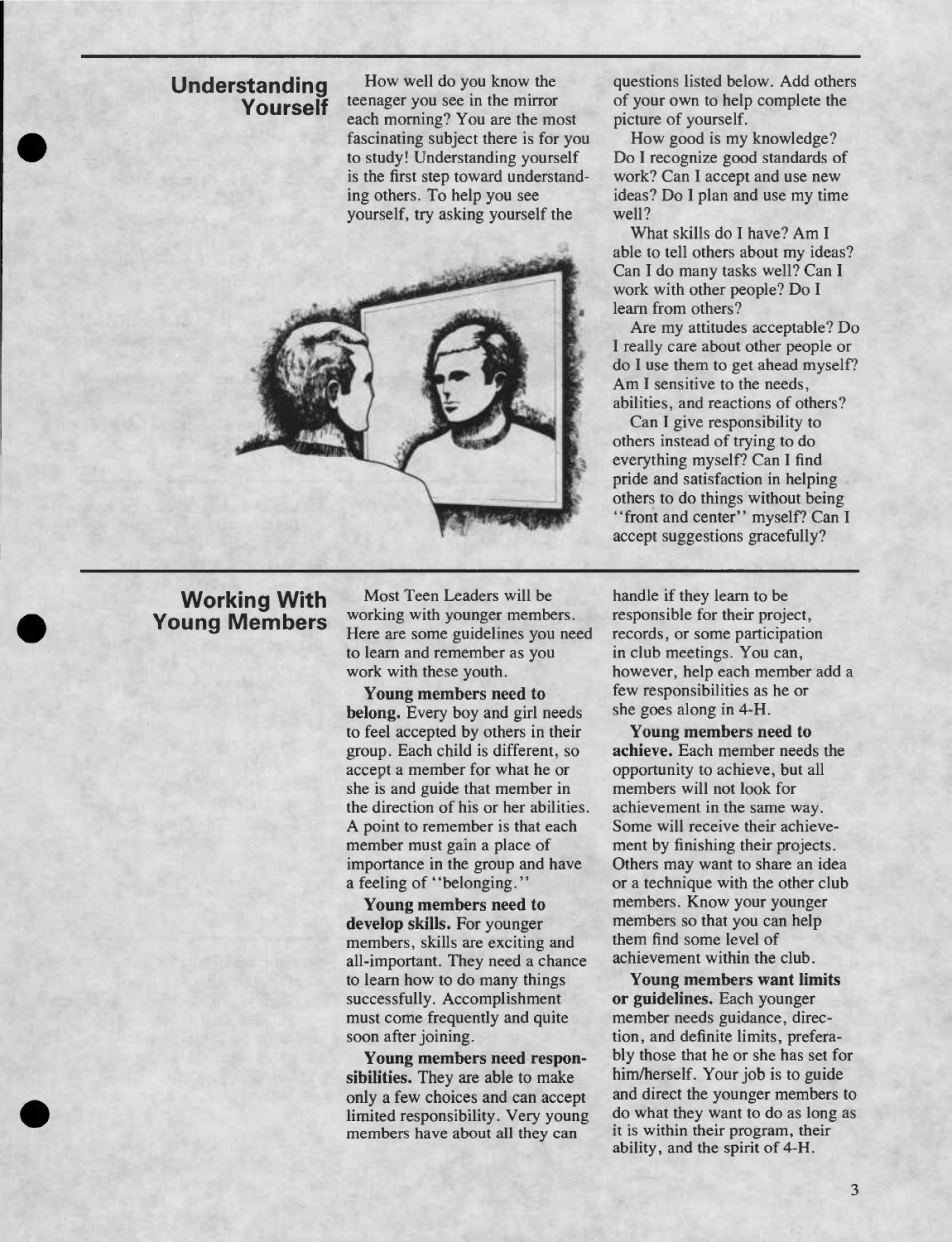



ideals. You can help them by remembering to:

- Set standards of good sportsmanship.
- Always be willing to help out whether or not you are in charge or will get credit.
- Show enthusiasm for 4-H.
- Set an example by your own attitude, good project work, and full participation in the program.
- Speak well about others. Find good things to praise, not weaknesses to criticize. Any criticism must be constructive, not destructive.

*In other words, work in harmony with all members.*

# **First-Year Members Are Special**

Your work as a Teen Leader is concerned largely with the new and the younger 4-H members. You will be able to help them have a satisfactory experience in 4-H. All young people in the process of growing up have a desire for a sense of personal worth, attention, prestige, and achievement. They need to have a feeling of accomplishment and a continuing sense of personal security.

Some tips for meetings these needs:

**D** Make each member feel important when he or she joins, during the year, and at the end of the year

- *B* See that each 1st-year member has a special duty in carrying out the club activities.
- B Make certain that each Ist-year member has the necessary information, supplies, and help to complete his or her project.
- Q Plan some special ways for parents of new members to know about and be interested in your 4-H Club.
- **B** Create situations that will give the opportunity for 4-H members to receive recognition.
- **El Help new members take part in** some community activity that attracts favorable notice and gives them prestige.

# **Working With Your Advisor**

 $\overline{\mathbf{4}}$ 

The relationship between you and your advisor is the key to your personal development and contribution to the 4-H program. You are trying to become less dependent on the adults close to you, yet at the same time you are learning to cooperate with them in

the adult world. It is not an easy task to accomplish, but a most important step in your growing-up process. Some guidelines to help you reach a good relationship are suggested here. You might want to add others of your own.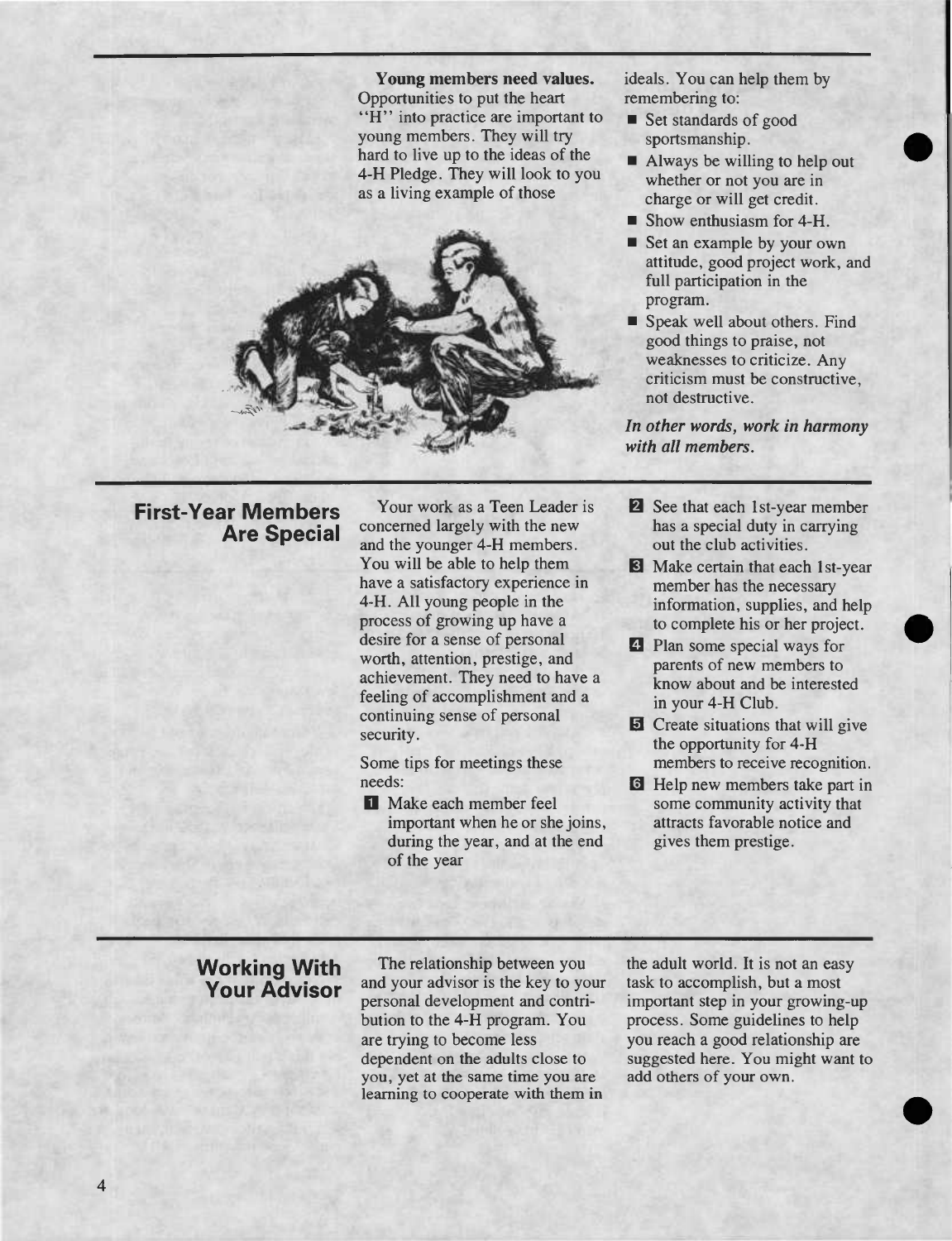Adults like recognition, acceptance, and consideration as much as you do. Show genuine interest in your adult advisor. Discuss your plans, new ideas, and suggestions with him or her before acting on them. Learn to give



and accept suggestions graciously. And gain the confidence of your advisor by being dependable for following through on planned jobs.

It's also important to promote understanding between your advisor and the members of your club. Try to see and feel the situation through the adult's eyes. Try walking in his or her shoes to understand how he or she is feeling.

Your advisor will be a qualified adult who's available for advice and counsel whenever you want help. He or she will not attend your club meetings unless invited. It will be your responsibility to arrange for visits with your advisor and keep him or her informed on the progress of your club.

# **Working With a Group**

Groups are made up of people; therefore, you will discover that many of the same attitudes and methods used in working with the individual members in a group are also important in working with the entire group. As you have an opportunity to learn the leadership skills of group dynamics, you'll want to practice some of the new skills with your club group.

Ways of living and working together are a part of democracy. It doesn't just happen—we each have to learn how to live democratically with other people. The democratic way of life requires work by everyone. When people meet in groups they must adjust to one another. Your 4-H club has a part to play in helping members learn to feel and act as good democratic citizens.

By working together in 4-H meetings and activities you can help members learn to trust and respect each other. You can develop and use the different abilities of each member. And you learn to make decisions for the benefit of the whole group.

Forming committees or small groups working together to accomplish a definite goal is one

way to reduce the routine of a business meeting. Appointing several committees within a club gives each member a chance to serve and to feel that he or she is an important part of the group. Here are some of the things you can do to help a committee work:

- Create a friendly feeling for exchanging ideas.
- Express a clear definition of the job to be done.
- Have an orderly, planned agenda for starting the job.
- Get each committee member into the act. Make him or her feel that he or she is "in" from the beginning and that you don't have the plans already made.
- Divide responsibilities accord- $\blacksquare$ ing to ability, but see that one person doesn't have all the "chores."
- See that each member has a clear idea of his or her duties.
- **Follow up on the progress of** committee members.

The 4-H club needs to work together as a democratic group. You can help by practicing the principles, developed through research and experience, of working in groups.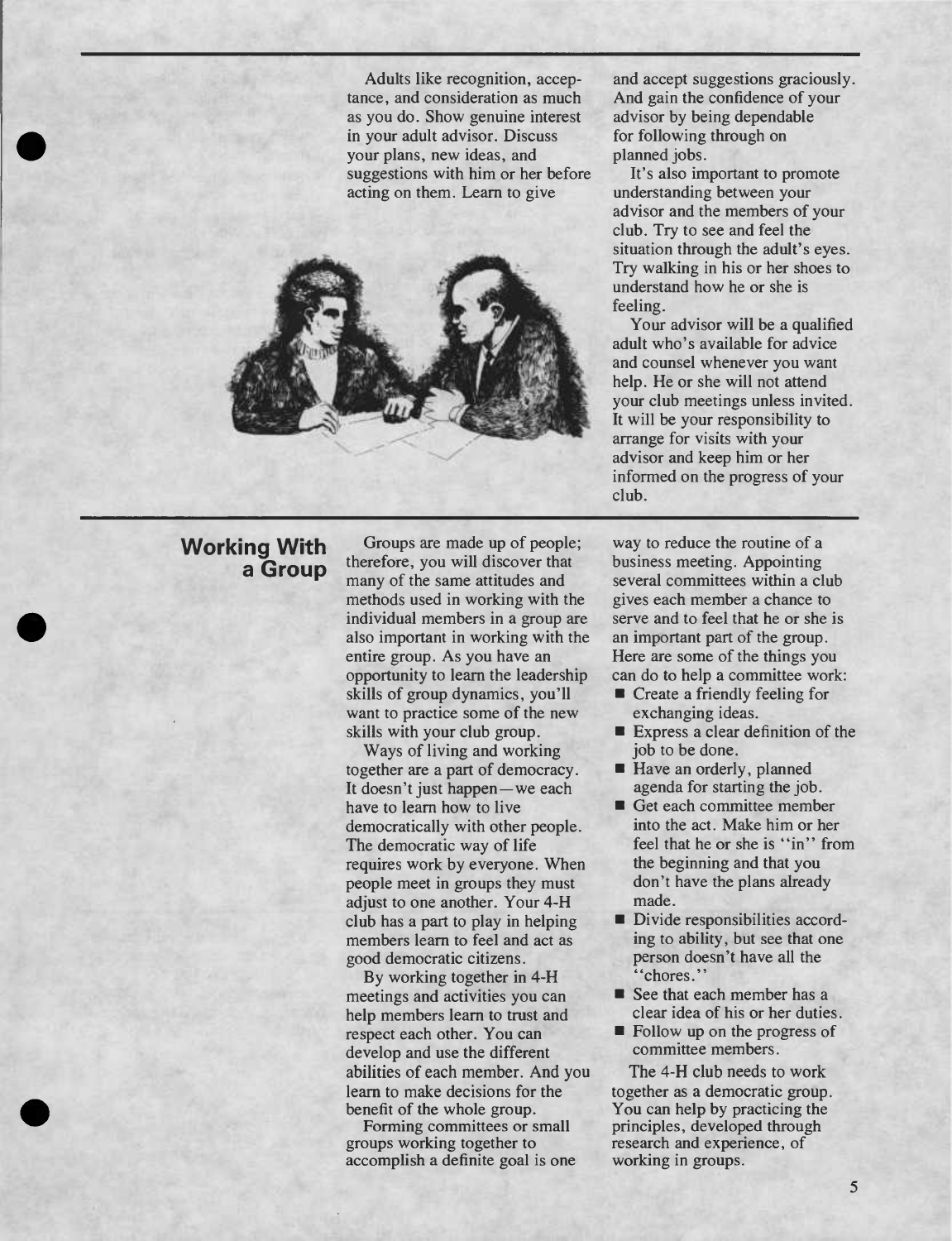Your understanding of how people act in the group will increase as you help your 4-H members learn to use parliamentary procedure and discussion to carry out the plans in which they are interested.

They will learn to feel individually responsible for taking part in making decisions. Each of us accepts best the actions that he or she helped start. A member who feels that something he or she did, even in a small way, was responsible for action by the group is more willing to accept results.

They need to accept individual differences and abilities and how they contribute to the group, and

to understand that leadership is not always in the hands of the same person. All members may have a part (large or small) in leading certain situations.

- **Arrange the meeting place to** encourage interaction. Usually this means seated around a table, or with chairs in a circle, so that everyone can see each other.
- Create a meeting atmosphere that is friendly and informal and allows each member to share his ideas and to make mistakes. Remember, both good and bad ideas provide learning experiences.



**Other Teen Leaders Working With the Club**

There may be several Teen Leaders working with the same club. Planning should allow each Teen Leader major responsibility. Divide minor jobs as equally as possible.

It is a mark of a good leader to be good follower when another is out in front. Being part of the team means each makes his own contribution to reach the goal, and credit is shared for team work.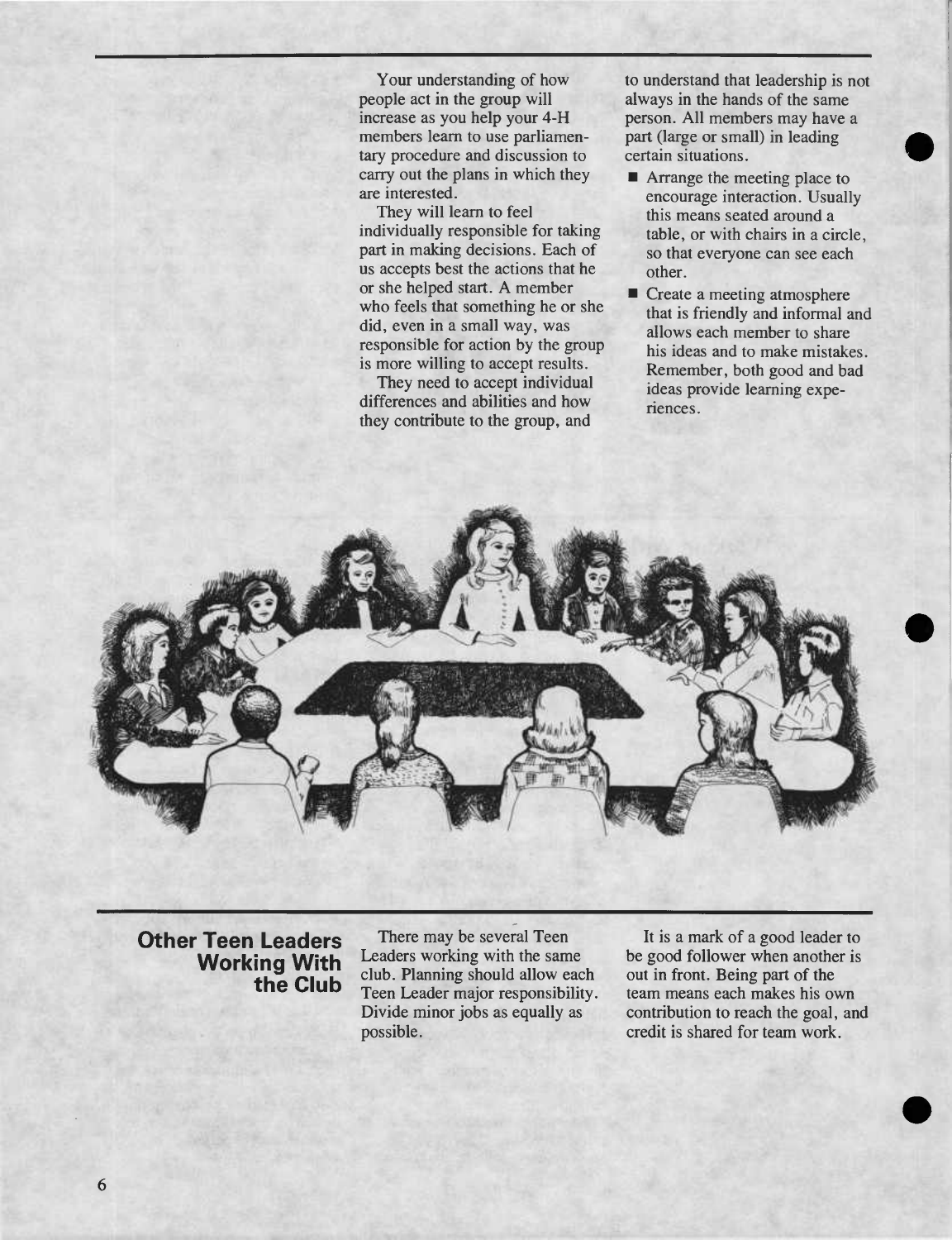#### **Planning Your 4-H Club Program**

You wouldn't start a trip without a destination in mind or a road map to find the way. In the same way, your club should not start on its trip without a map. Your club will get lost unless you develop a program of meetings and activities for the year in advance. In consultation with the adult advisor, you should plan to take the initiative in this important part of the club's work.

The club must set realistic goals for accomplishment during the year. You can help members by asking them to express their interests: What do you want to learn in 4-H this year? What special ideas do you have for activities and events? What do you think would be the most fun? What would be most beneficial for the club to do? What are your choices on topics if you were asked to show how to do something, or tell about something, at 4-H meeting?

It is important to involve your members in planning so they feel that the club program is also their program. You should make sure that the club:

- Adopts goals and suggests ways to attain them.
- Decides the time and place for meetings.
- Decides topics for demonstrations or talks and assigns members according to their interests.
- Sees that members serve on some committees.
- Schedules club activities and events.
- Schedules county events to remember.
- Includes year-round activities in the plan, whether or not your club is programmed continuously.
- **Presents the proposed program** at a club meeting for changes or suggestions by members and parents.
- **Prepares a written copy of the** program and for each of the families so that the parents become involved.

# **Recruitment: Extending 4-H to Others**

As you begin to think about organizing your 4-H club you may also need to recruit the members for your club. Many teenagers who have "grown up" in 4-H feel that more boys and girls should have an opportunity to join. Many young people and adults, too, who live in urban and suburban areas do not realize that they can participate in 4-H. Recruitment and creating awareness of the 4-H program is an important part of a Teen Leadership Project.

The first step in recruitment is to create awareness of the opportunities in 4-H and in your particular 4-H club. You can promote 4-H by:

Describing 4-H in personal discussions.

- *B* Conducting planned presentations in schools, PTA's, churches, community youth groups, and so on.
- E] Developing displays for stores, libraries, and public buildings in the community.
- **4** Telling the 4-H story through newspaper articles and on the radio.
- El Contacting prospective members in person. Remember, playmates and friends often join together.

The next important step in the organization is the recruitment of the 4-H members. Recruitment of 4-H members is usually most effectively accomplished by having the members recruit their own friends, by searching out